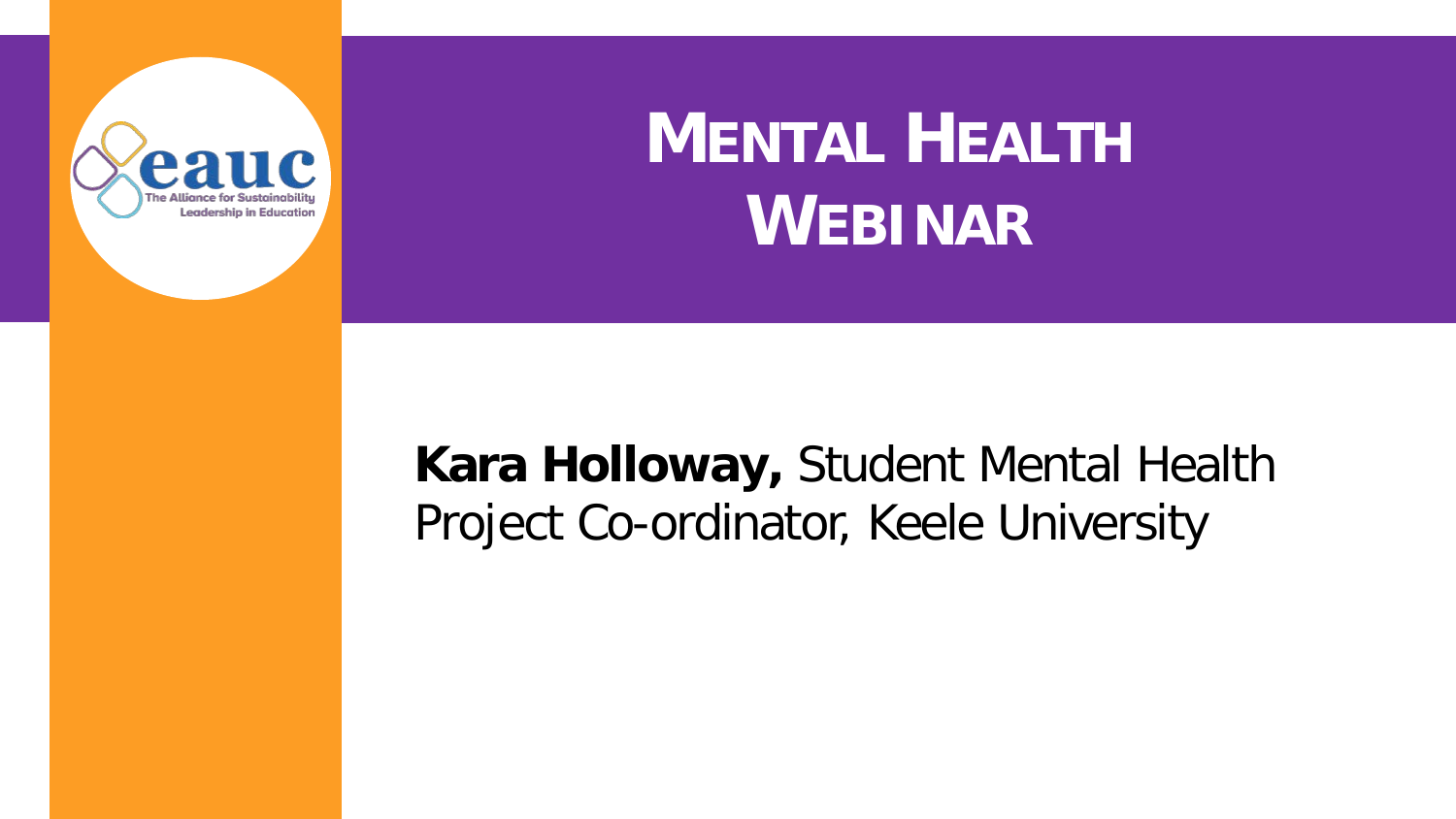

## **Start to Success** EAUC: Mental Health Webinar

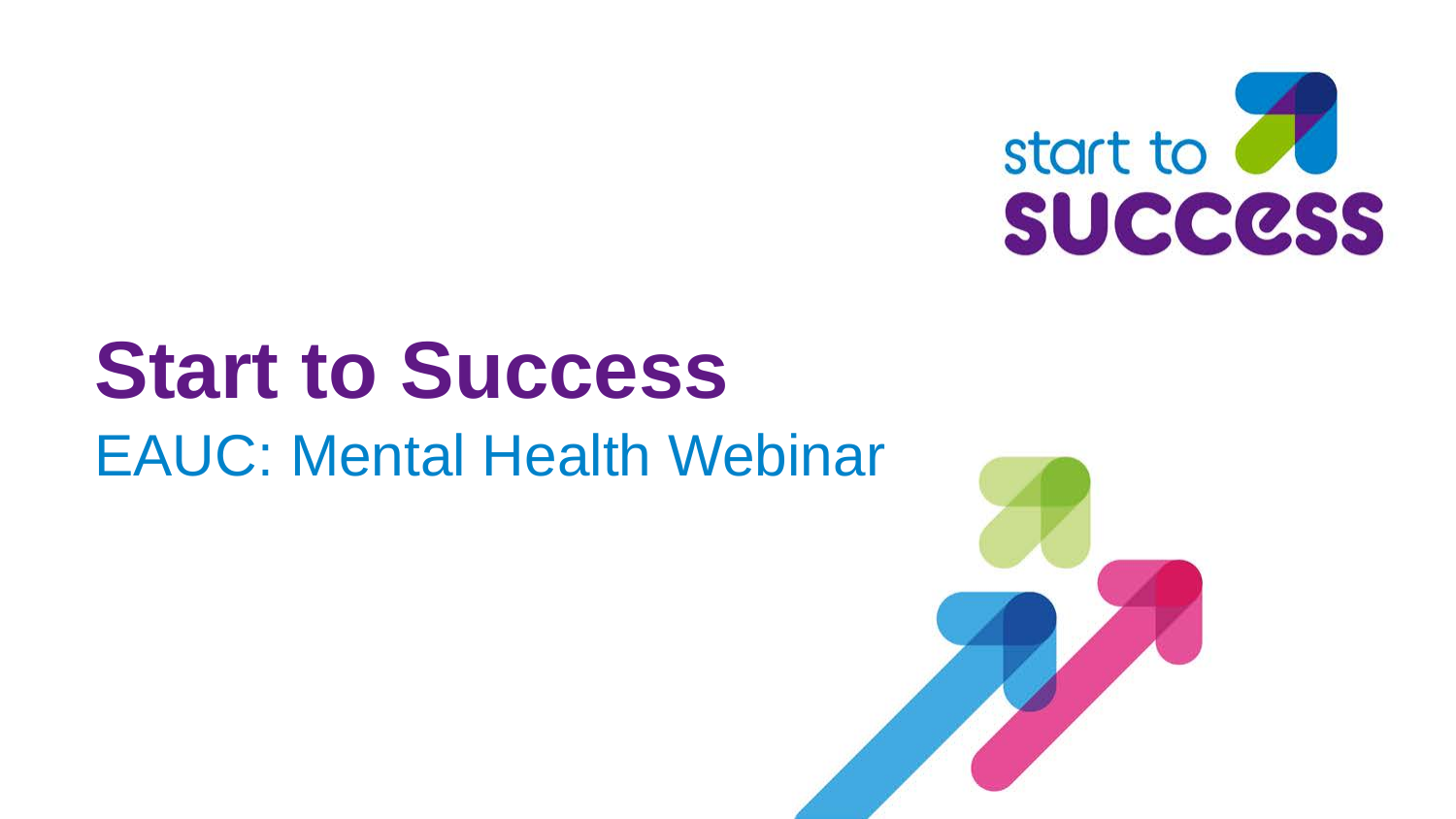## **OfS Challenge Competition**

The Challenge Competition was a major collaborative programme launched by the OfS to find innovative ways to combat a sharp rise in student mental health issues and spark a step-change in student support across the country.

Bids were considered from 48 lead institutions with 10 collaborative projects successfully awarded funding. The 10 projects involve 67 partners.

The OfS has awarded £6 million, with co-funding of £8.5 million, amounting to a total of £14.5 million investment across projects.



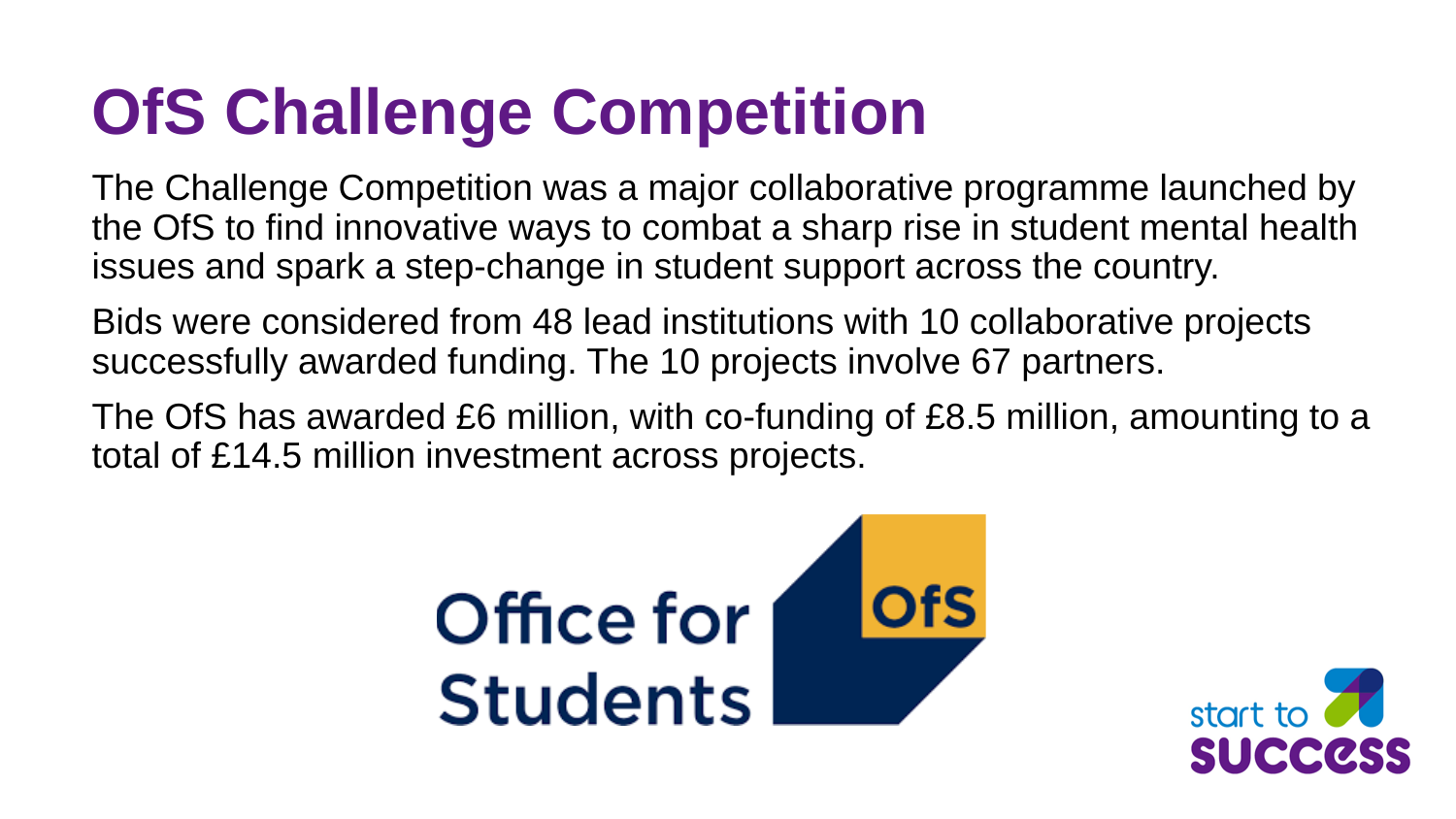#### **Overview of Start to Success**

A regional partnership led by Keele & Staffordshire University has been awarded £750,000 from the Office for Students (OfS) to develop an integrated community approach to mental health and wellbeing for students in further and higher education, in collaboration with Staffordshire University, as part of a £2.2 million project.

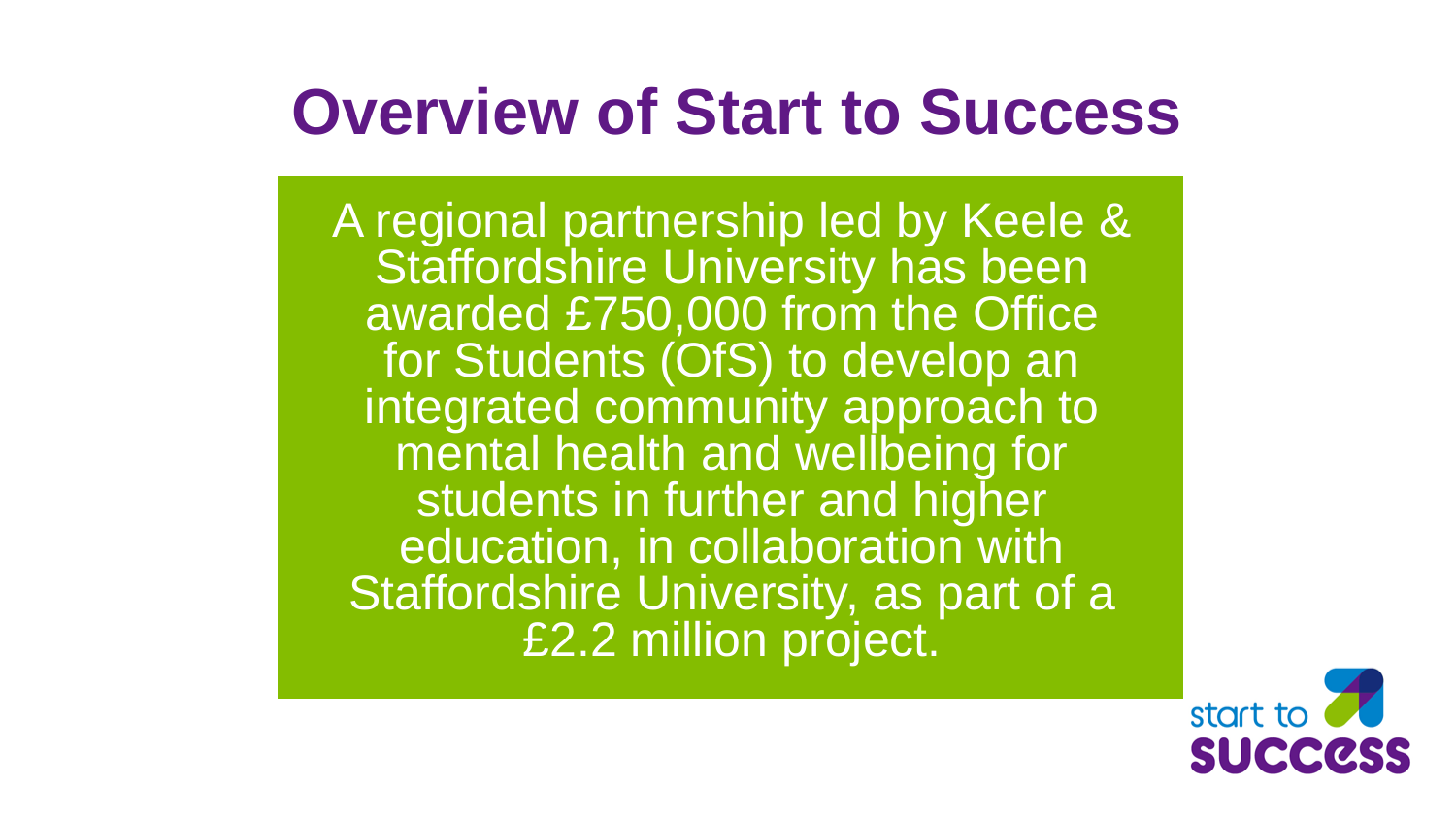### **Whole community approach**





**STLIDENTS** 











NEWCASTLE AND ST





**NHS** University Hospitals NHS of North Midlands **NHS Trust** 



NHS North Staffordshire Clinical Commissioning Group NHS Stoke-on-Trent Clinical Commissioning Group

**North Staffordshire Combined Healthcare NHS Trust** 

> **NHS Midlands Partnership NHS Foundation Trust** A Keele University Teaching Trust



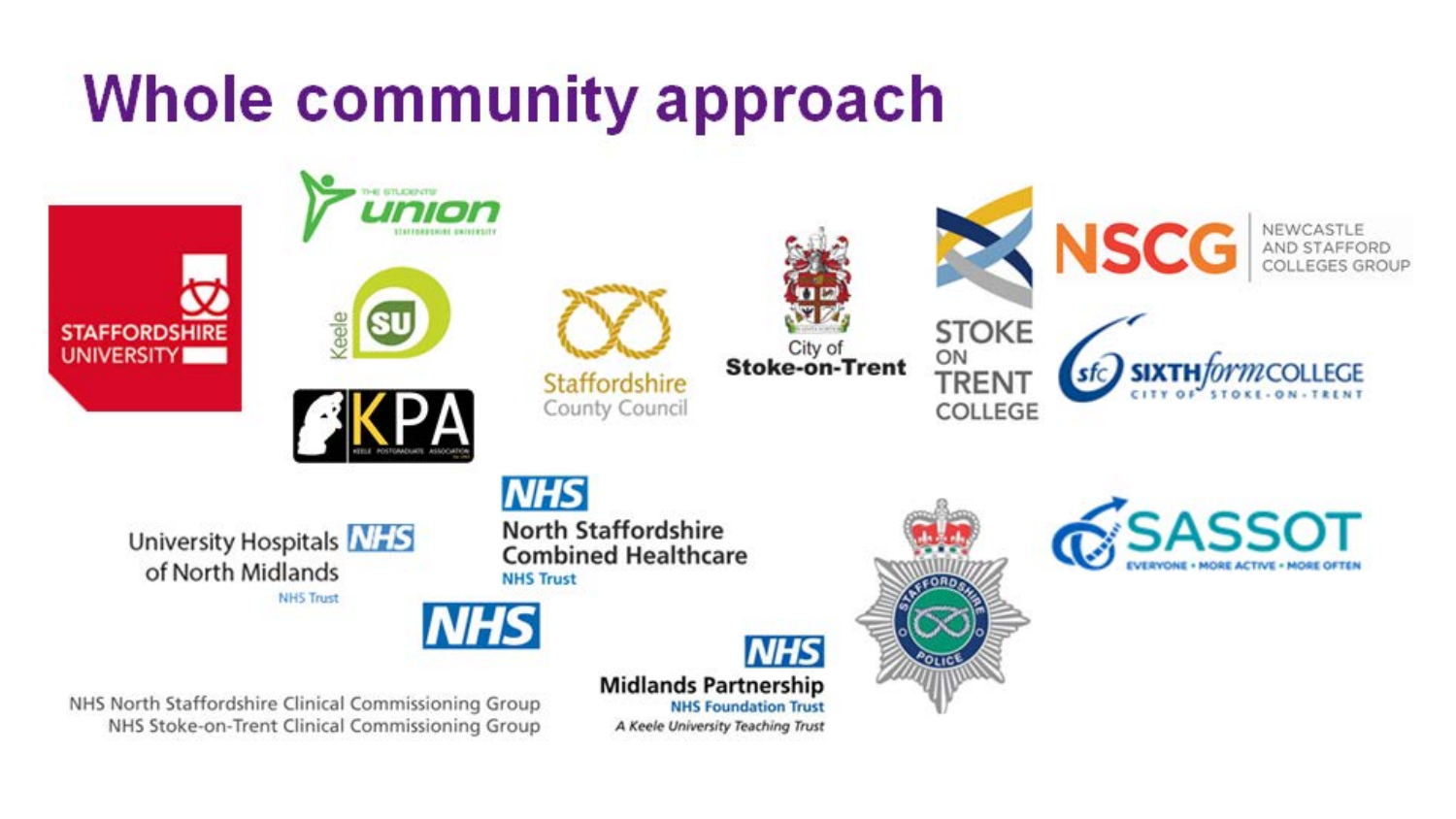### **Three key priority areas:**



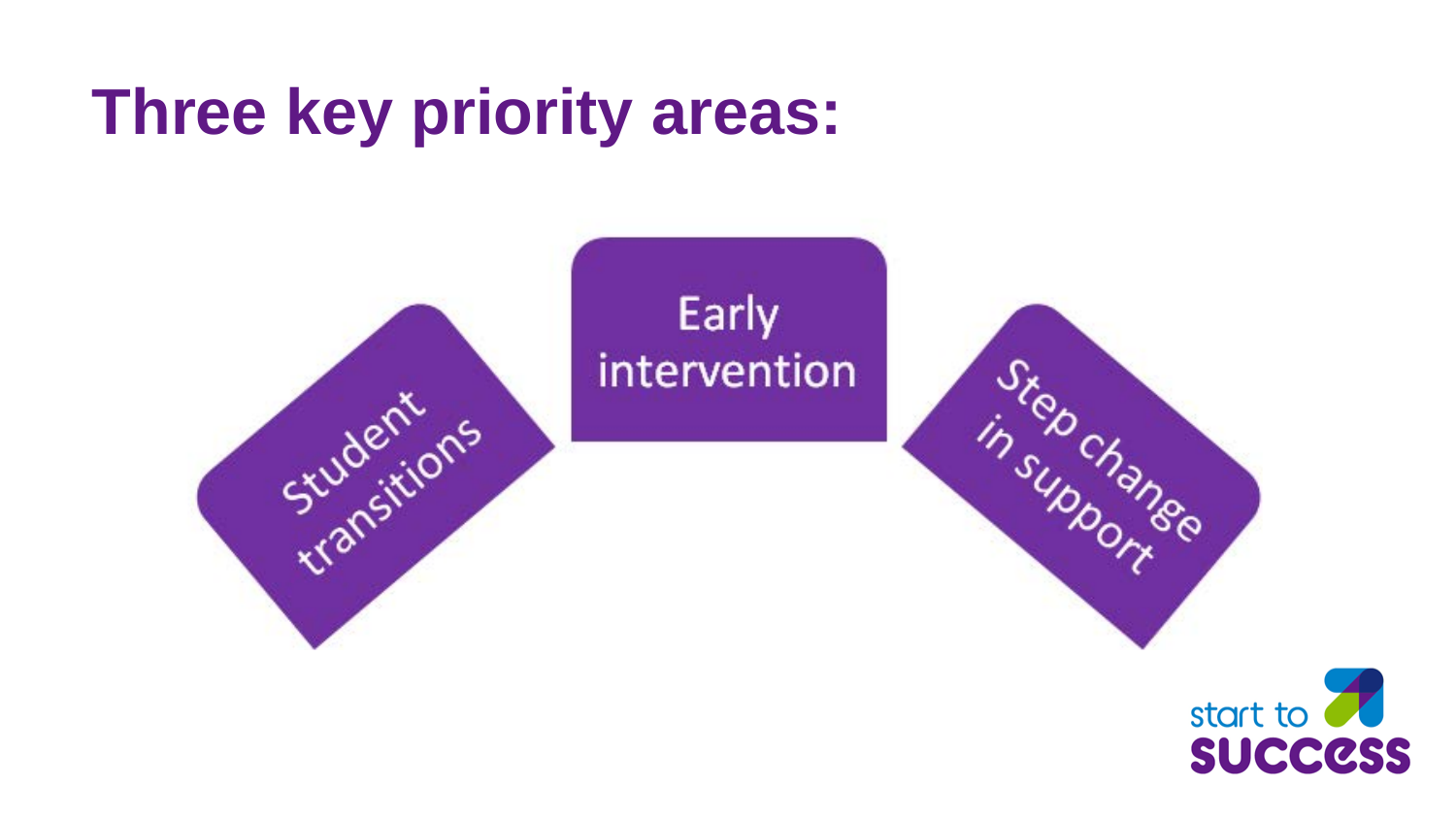### **Student Transitions**

- Improved transition into and through university for students, especially those who may be vulnerable to mental ill health
- Workstreams within this theme:
	- Working with FE partners to support the transition from FE to HE
	- Specific support for FY students
	- Specific support for PG students
	- Staff training



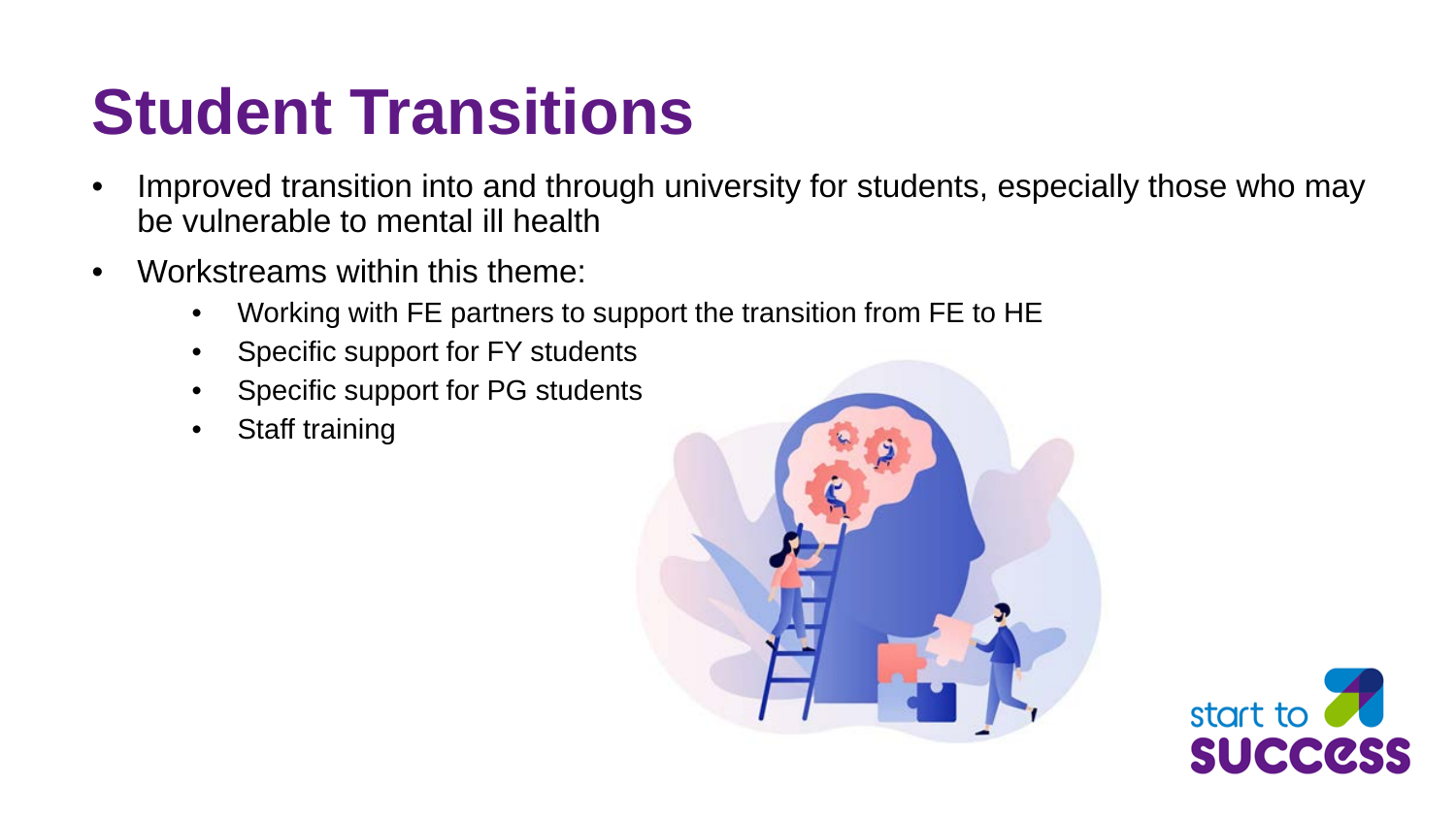## **Early Intervention**

- Developing and implementing interventions to support student mental health and wellbeing
- Workstreams within this theme:
	- Lifestyle coaching tools for staff
	- Active wellbeing interventions
	- Support for students withdrawing/taking a break in studies
	- Student engagement monitoring project
	- Integrating support services into automated bot technology
	- Improved signposting & self-help resources

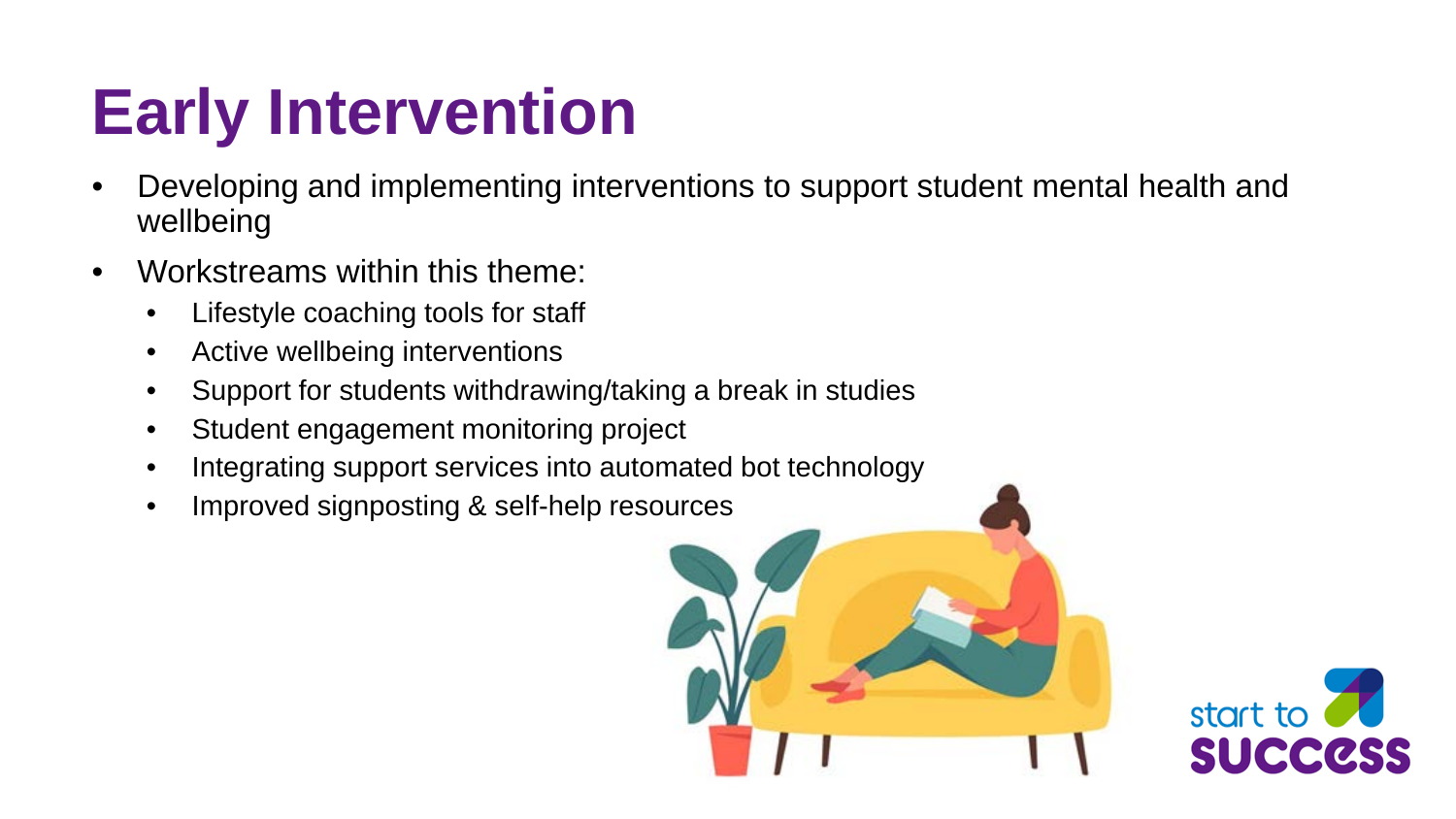# **Step Change in Support**

- Development of new and innovative approaches to needs assessment and referral pathways
- Workstreams within this theme
	- Improving pathways into and out of NHS services for crisis and routine situations
	- Provision of out of hours support for students
	- Suicide prevention initiatives



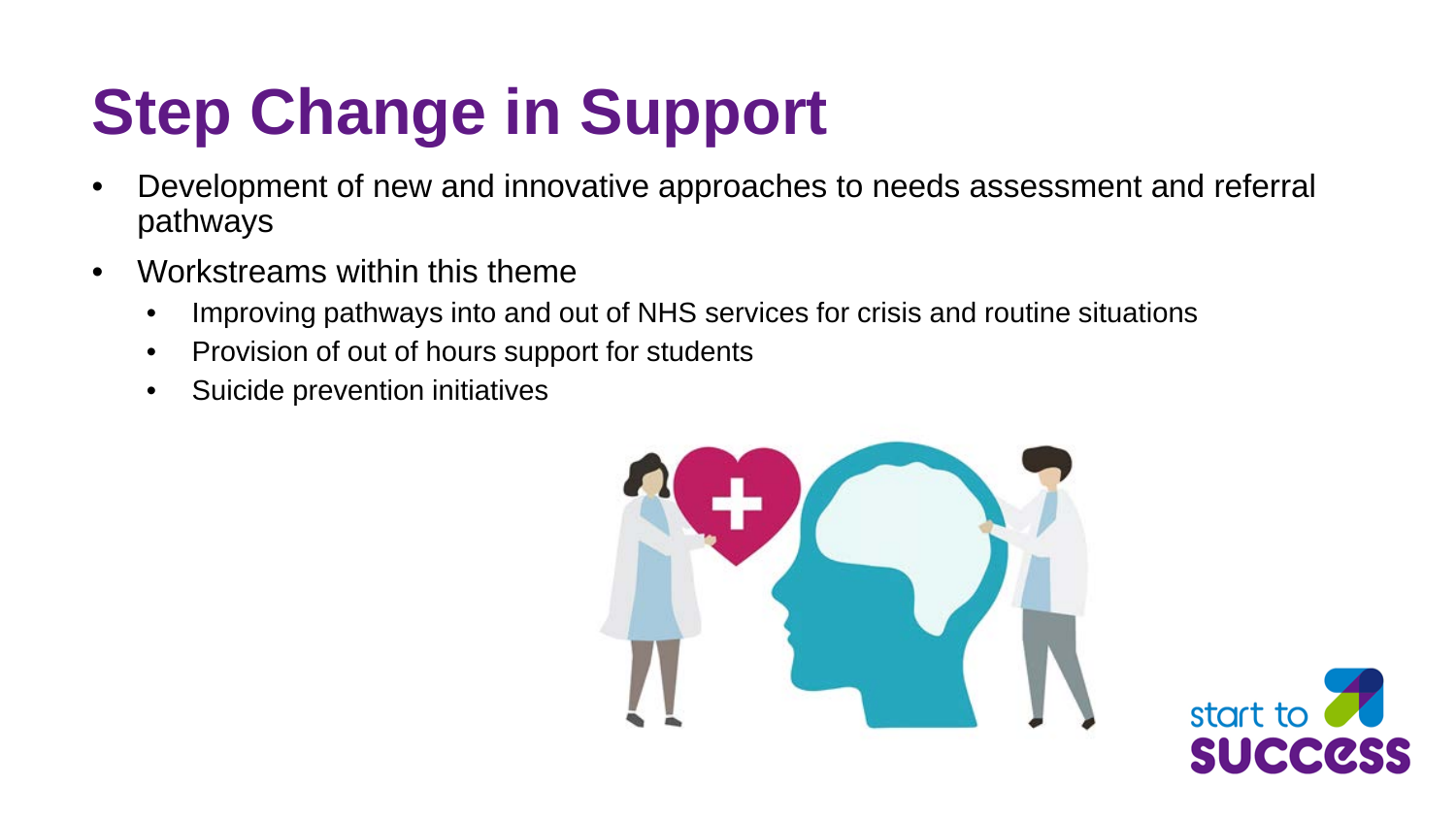### **Other Project Work Streams**

- Data collection
- Student Advisory Panel
- Wellbeing Ambassadors

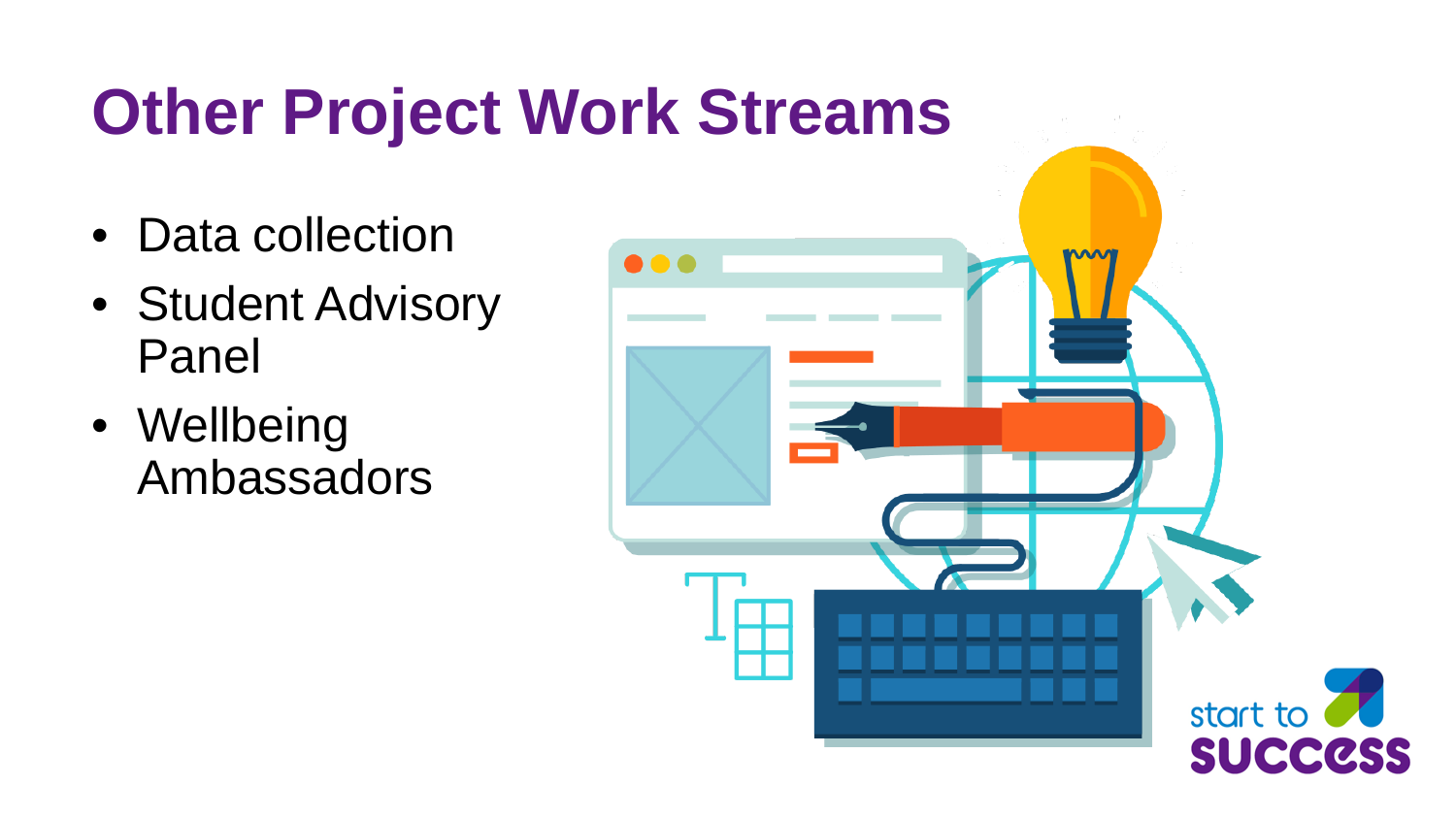# **Regional Mental Health Campaign**

A regional student mental health campaign is being developed which will focus on three key themes

- Reducing isolation
- Reducing stigma
- Self help